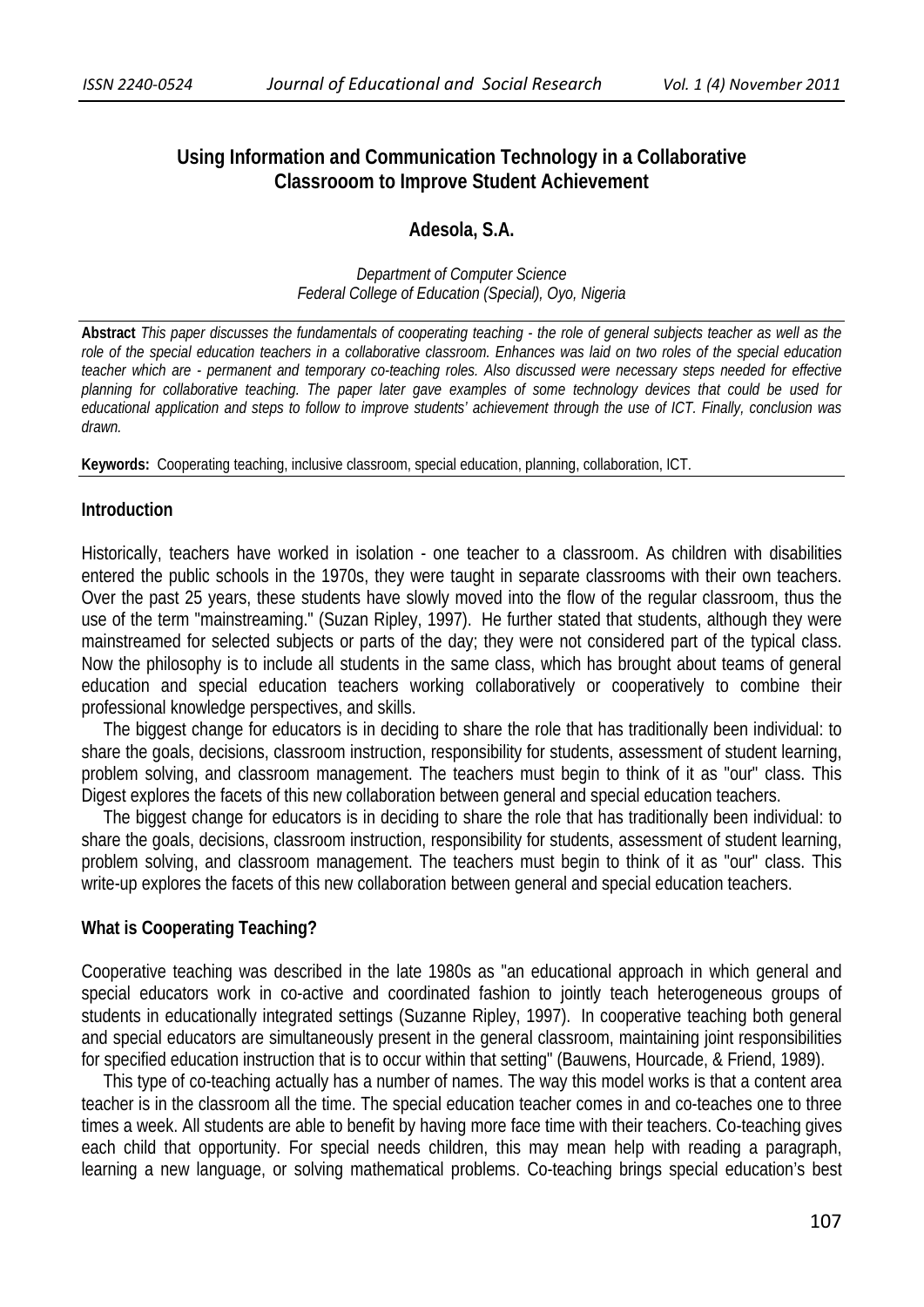practices, which are really best for all children, into normal classrooms where they can benefit all students.

 The distinctive feature of cooperative teaching, which differs from earlier approaches, is that it is direct collaboration with the general education and special education teachers working together in the same classroom most of the day.

 An effective team of teachers will work together as equal partners in interactive relationships, with both involved in all aspects of planning, teaching, and assessment. Areas for this collaboration will include curricula and instruction, assessment and evaluation, and classroom management and behavior. The key to making co- teaching work is joint planning. They must both know the entire curriculum so that they can switch back and forth and support each others efforts.

 In developing and implementing cooperative teaching, school professionals experience great changes in the way they go about their daily work. To overcome the inevitable fears and stresses associated with change, the educators involved must feel that they are responsible for the change and that its success or failure lies directly with them (Bauwens & Hourcade, 1995).

## **Role Played by each Teachers in a Collaborative Classroom**

In a collaborative model the general education and special education teachers each bring their skills, training, and perspectives to the team. Resources are combined to strengthen teaching and learning opportunities, methods, and effectiveness. The one point that clearly developed from this relationship was that both of them had expertise in many areas, and combining these skills made both teachers more effective in meeting the needs of all students (Dieker & Barnett, 1996).

 Typically the primary responsibility of general education teachers is to use their skills to instruct students in curricula dictated by the school system. Also, the primary responsibility of special education teachers is to provide instruction by adapting and developing materials to match the learning styles, strengths, and special needs of each of their students. In special education situations, individual learners' needs often dictate the curricula.

 General educators bring content specialization, special education teachers bring assessment and adaptation specializations. Both bring training and experience in teaching techniques and learning processes. Their collaborative goal is that all students in their class are provided with appropriate classroom and homework assignments so that each is learning, is challenged, and is participating in the classroom process.

# **A Special Education Teacher's Role in an Inclusive Classroom**

An inclusive classroom is one of the placement options for a student with a learning disability. This is the least restrictive form of education for special needs students and it allows the student to be included in a typical classroom environment with his or her peers.

 There are two roles a special education teacher may play in an inclusive classroom — permanent or temporary co-teaching.

### **Permanent co-teaching**

Permanent co-teaching offers students many advantages. In a permanent co-teaching arrangement, there is a content teacher, someone who specializes in a specific subject like history, and a special education teacher. The teachers share in the planning, implementing, and grading of lessons. This is great for all the students, not just those that fall under the special education umbrella. The one-on-one teacher to student time is increased because there is literally an extra teacher in the classroom. With an average classroom size of 20 to 30, each teacher could focus her attention on only 10 to 15 students. For a special needs student, this additional individualized contact is invaluable.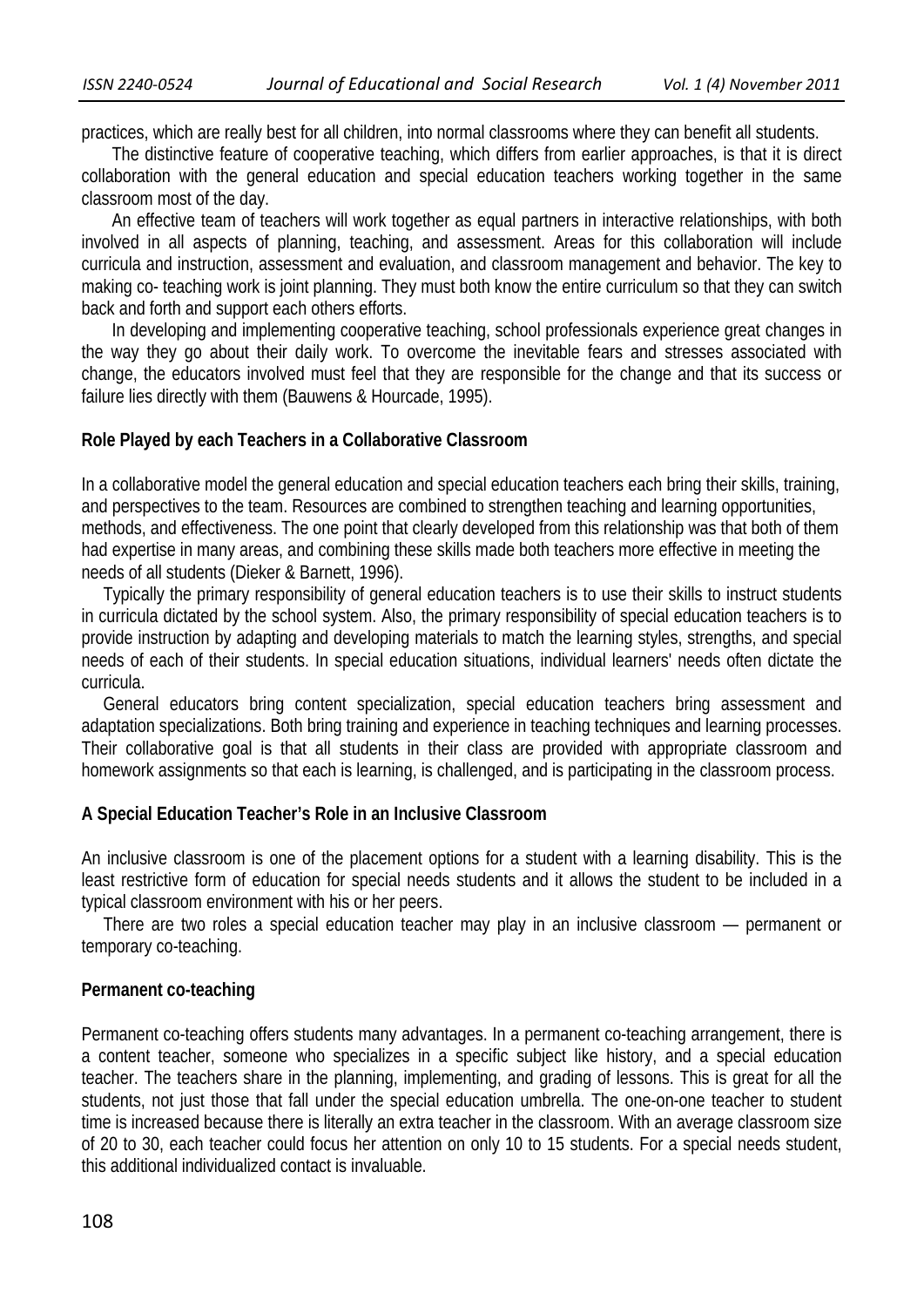## **Planning for Effective Collaboration**

Collaboration involves commitment by the teachers who will be working together, by their school administrators, by the school system, and by the community. It involves time, support, resources, monitoring, and, above all, persistence. However, the biggest issue is time - time for planning, time for development, and time for evaluating. Planning should take place at the district and the building levels, as well as at the classroom level.

 District planning helps ensure that all resources will be available, including time, money, and professional assistance. District-level planning will take into consideration the effect change in one place will have on other settings. Building-level planning will assist the teams in being sure adequate support is in place to sustain new initiatives. Principals play an extremely important leadership role in facilitating collaborative efforts by instructional personnel.

 Both district and building-level planning should provide staff development opportunities to encourage teachers and administrators to participate in classes, workshops, seminars, and/or professional conferences on cooperative teaching. Motivation is an important ingredient for success, but additional skills will be needed to realize the goals teachers set for themselves and their classes.

 Planning also is a factor in selecting the students who will be part of the collaborative process. It is important to keep natural proportions of typical students, students identified as being at risk, and students who have been found to have disabilities. Achieving a balanced classroom is easier at the elementary and middle school levels than at the secondary level, where a certain amount of grouping takes place with course selection.

 A major consideration is in arranging planning times for co-teachers. Co- planning must take place at least once a week, according to studies. Planning sessions were viewed as priorities by both teachers; they refused to let other competing responsibilities interfere with their planning sessions (Walther-Thomas, Bryant, & Land, 1996).

 The planning must be ongoing to allow teachers to review progress on a regular basis, make adjustments, evaluate students, and develop strategies to address problems either in discipline or learning. Walther-Thomas and her colleagues (1996) found that five planning themes were identified by co-teachers who considered themselves to be effective co- planners:

- 1. Confidence in partner's skills;
- 2. Design of learning environments for both the educators and students that require active involvement;
- 3. Creation of learning and teaching environments in which each person's contributions are valued;
- 4. Development of effective routines to facilitate in-depth planning; and
- 5. Increased productivity, creativity, and collaboration over time. Participants in collaborative programs agreed that the time required for planning does not decrease during the year, but the quality of instruction continues to improve.

# **Different Types of Technology and their Educational Applications**

Many different types of technology can be used to support and enhance learning. Everything from video content and digital moviemaking to laptop computing and handheld technologies (Marshall, 2002) have been used in classrooms, and new uses of technology such as podcasting are constantly emerging.

 Various technologies deliver different kinds of content and serve different purposes in the classroom. For example, word processing and e-mail promote communication skills; database and spreadsheet programs promote organizational skills; and modeling software promotes the understanding of science and math concepts.

It is important to consider how these electronic technologies differ and what characteristics make them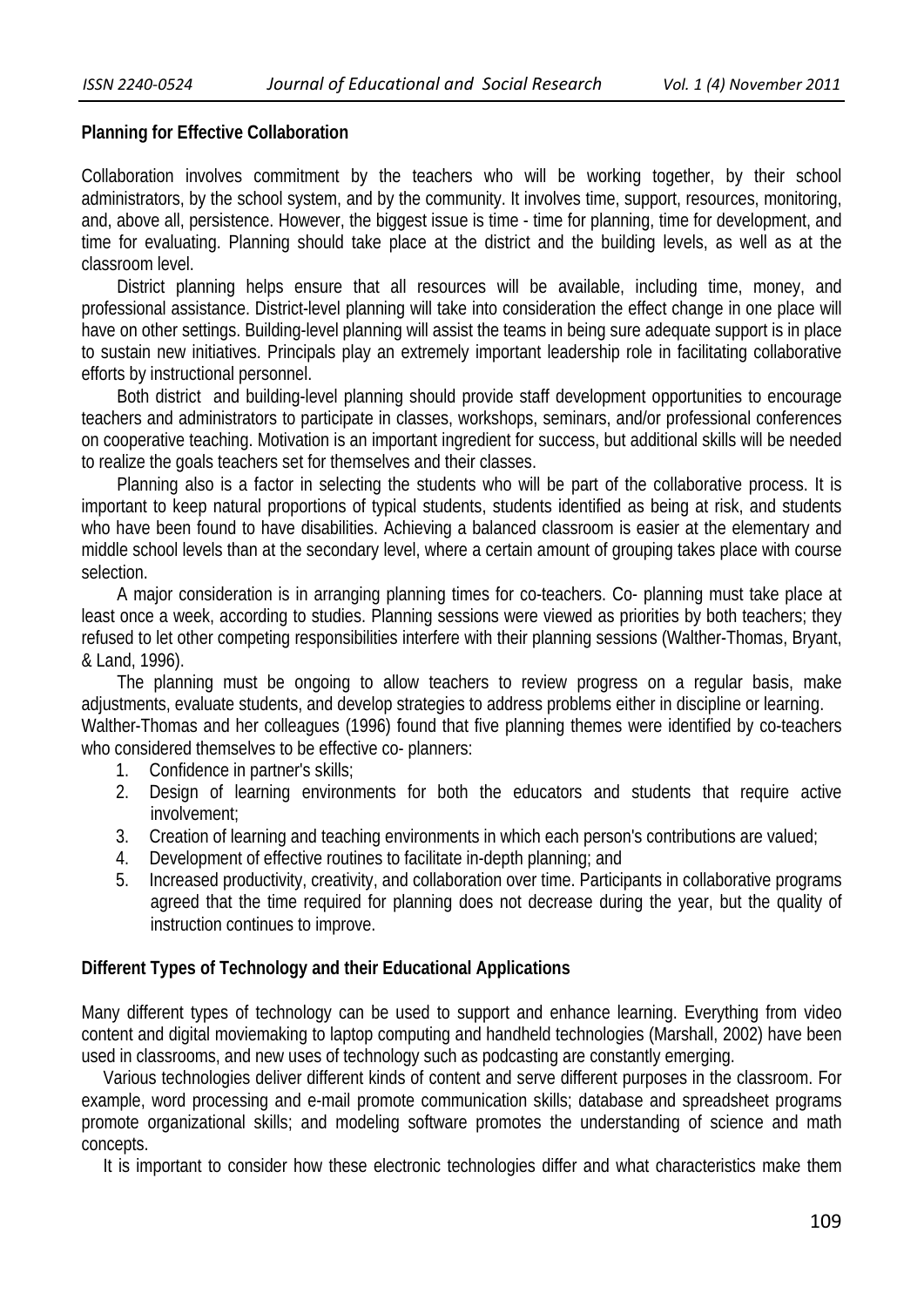important as vehicles for education (Becker, 1994).

 Technologies available in classrooms today range from simple tool-based applications (such as word processors) to online repositories of scientific data and primary historical documents, to handheld computers, closed-circuit television channels, and two-way distance learning classrooms. Even the cell phones that many students now carry with them can be used to learn (Prensky, 2005).

 Each technology is likely to play a different role in students' learning. Rather than trying to describe the impact of all technologies as if they were the same, researchers need to think about what kind of technologies are being used in the classroom and for what purposes. Two general distinctions can be made. Students can learn "from" computers—where technology used essentially as tutors and serves to increase students basic skills and knowledge; and can learn "with" computers—where technology is used a tool that can be applied to a variety of goals in the learning process and can serve as a resource to help develop higher order thinking, creativity and research skills (Reeves, 1998; Ringstaff & Kelley, 2002).

 The primary form of student learning "from" computers is what Murphy, Penuel, Means, Korbak and Whaley (2001) describe as discrete educational software (DES) programs, such as integrated learning systems (ILS), computer-assisted instruction (CAI), and computer-based instruction (CBI). These software applications are also among the most widely available applications of educational technology in schools today, along with word-processing software, and have existed in classrooms for more than 20 years (Becker, Ravitz, & Wong, 1999).

 According to Murphy et al, teachers use DES not only to supplement instruction, as in the past, but also to introduce topics, provide means for self-study, and offer opportunities to learn concepts otherwise inaccessible to students. The software also manifests two key assumptions about how computers can assist learning. First, the user's ability to interact with the software is narrowly defined in ways designed specifically to promote learning with the tools. Second, computers are viewed as a medium for learning, rather than as tools that could support further learning (Murphy et al, 2001).

While DES remains the most commonly used approach to computer use in student learning, in more recent years, use of computers in schools has grown more diversified as educators recognize the potential of learning "with" technology as a means for enhancing students' reasoning and problem-solving abilities. In part, this shift has been driven by the plethora of new information and communication devices now increasingly available to students in school and at home, each of which offers new affordances to teachers and students alike for improving student achievement and for meeting the demand for 21st century skills describe earlier. No longer limited to school labs, school hours and specific devices, technology access is increasingly centered on the learner experience.

 Bruce and Levin (1997), for example, look at ways in which the tools, techniques, and applications of technology can support integrated, inquiry-based learning to "engage children in exploring, thinking, reading, writing, researching, inventing, problem-solving, and experiencing the world." They developed the idea of technology as media with four different focuses: *media for inquiry* (such as data modeling, spreadsheets, access to online databases, access to online observatories and microscopes, and hypertext), *media for communication* (such as word processing, e-mail, synchronous conferencing, graphics software, simulations, and tutorials), *media for construction* (such as robotics, computer-aided design, and control systems), and *media for expression* (such as interactive video, animation software, and music composition).

 In a review of existing evidence of technology's impact on learning, Marshall (2002) found strong evidence that educational technology "complements what a great teacher does naturally," extending their reach and broadening their students' experience beyond the classroom. "With ever-expanding content and technology choices, from video to multimedia to the Internet," Marshall suggests "there's an unprecedented need to understand the recipe for success, which involves the learner, the teacher, the content, and the environment in which technology is used."

 Universal Design for Learning (UDL) takes advantage of the opportunity brought by rapidly evolving communication technologies to create flexible teaching methods and curriculum materials that can reach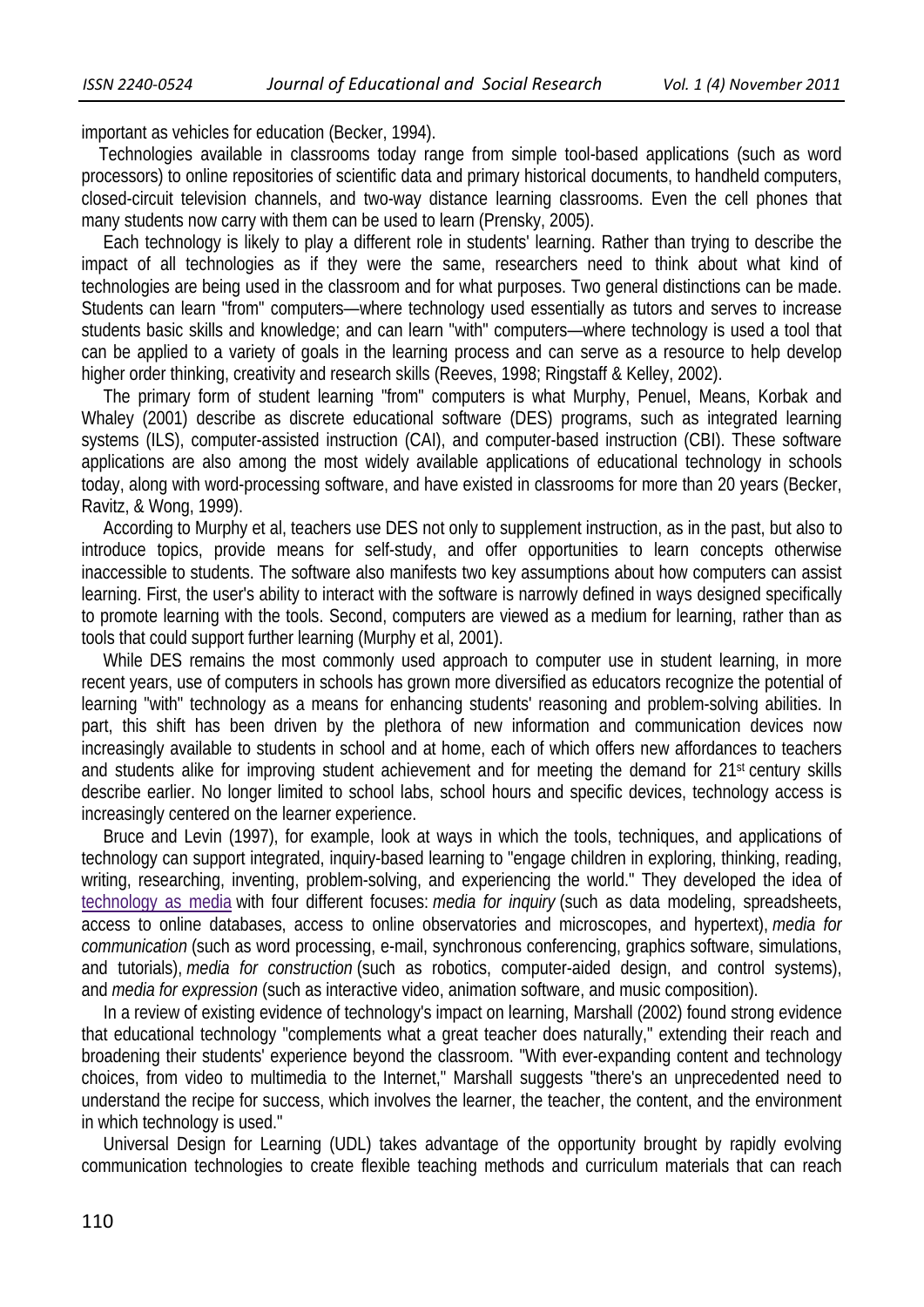diverse learners and improve student access to the general education curriculum (Rose & Meyer, 2002). UDL assumes that students bring different needs and skills to the task of learning, and the learning environment should be designed to both accommodate, and make use of, these differences (Bowe 2000; Rose & Meyer, 2002). To promote improved access to the general curriculum for all learners, including learners with disabilities, Rose & Meyer (2002) have identified three key principles or guidelines for UDL:

- 1. Presenting information in multiple formats and multiple media.
- 2. Offering students with multiple ways to express and demonstrate what they have learned.
- 3. Providing multiple entry points to engage student interest and motivate learning.

For example, printed reading materials pose substantial challenges to the learning of students with disabilities (J. Zorfass: personal communication, October 2005). Technology can assist with such difficulties by enabling a shift from printed text to electronic text, which Anderson-Inman and Reinking (1998) assert can be modified, enhanced, programmed, linked, searched, collapsed, and collaborative. Text styles and font sizes can be modified as needed by readers with visual disabilities; read aloud by a computer-based text-tospeech translators; and integrated with illustrations, videos, and audio. Electronic text affords alternative formats for reading materials that can be customized to match learner needs, can be structured in ways that scaffold the learning process and expand both physical and cognitive access, and can foster new modes of expression through revision and multimedia (J. Zorfass: personal communication, October 2005). It represents one way that technology can support the achievement of students with disabilities.

# **Steps to Improving Students Achievement through ICT**

Teachers can take the following steps to improve student achievement through technology.

- Determine the purpose of using technology in the classroom, as determined by the specified educational goals. Is it used to support inquiry, enhance communication, extend access to resources, guide students to analyze and visualize data, enable product development, or encourage expression of ideas? After the purpose is determined, select the appropriate technology and develop the curricula. Create a plan for evaluating students' work and assessing the impact of the technology.
- Coordinate technology implementation efforts with core learning goals, such as improving students' writing skills, reading comprehension, mathematical reasoning, and problem-solving skills.
- Collaborate with colleagues to design curricula that involve students in meaningful learning activities in which technology is used for research, data analysis, synthesis, and communication.
- Promote the use of learning circles, which offer opportunities for students to exchange ideas with other students, teachers, and professionals across the world.
- Encourage students to broaden their horizons with technology by means of global connections, electronic visualization, electronic field trips, and online research and publishing.
- Ensure that students have equitable access to various technologies (such as presentation software, video production, Web page production, word processing, modeling software, and desktop publishing software) to produce projects that demonstrate what they have learned in particular areas of the curriculum.
- Encourage students to collaborate on projects and to use peer assessment to critique each other's work.
- In addition to standardized tests, use alternative assessment strategies that are based on students' performance of authentic tasks. One strategy is to help students develop electronic portfolios of their work to be used for assessment purposes.
- Ensure that technology-rich student products can be evaluated directly in relation to the goals for student outcomes, rather than according to students' level of skill with the technology.
- Create opportunities for students to share their work publicly--through performances, public service,